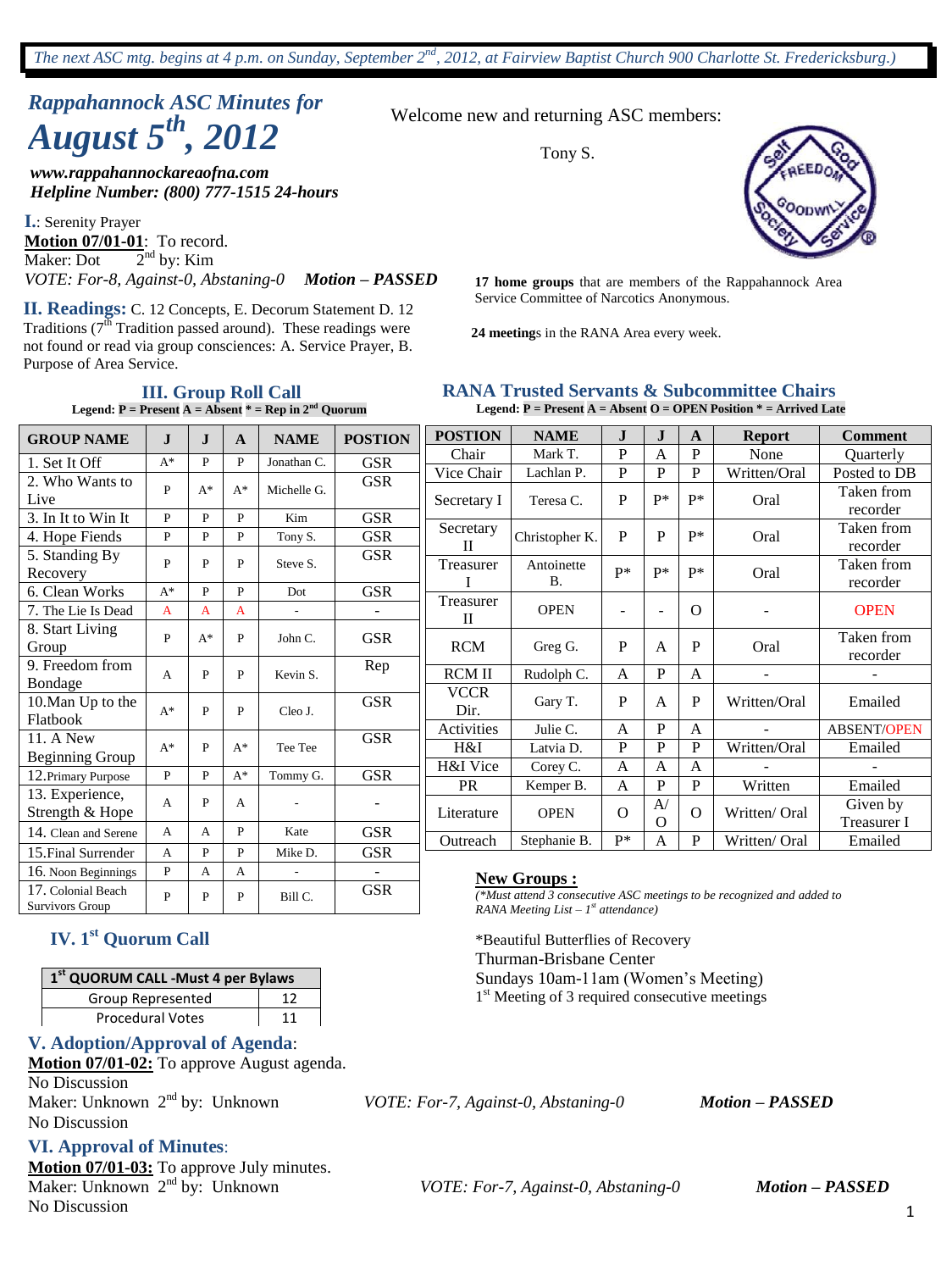## **VII.-X. Administrative Reports**

#### **VII. Secretary Report I**: Given by Secretary I, Teresa C.

*Hi everybody my name is Teresa and I'm an addict. I don't have much to report this month. The minutes were sent out to everybody and didn't hear back as to any issues. Also sent out the updated agenda based on the vote from last month to move Open Sharing and Mark has made adjustments for today's agenda to reflect this change. That's pretty much it from me; does anyone have any questions for me? I will note there were some typos in last month's report. Thanks!* No Discussion

**VII. Secretary Report II**: Given by Secretary II, Christopher K.

**VII.V Chair Report**: None given. No Discussion.

#### **VIII. Vice Chair Report**: Given by Vice Chair, Lauchlan P.

This month I have no new information to report. I would like to remind the area that I am still willing to meet with any GSR's that want to, or need help with, placing their own orders to Free State for literature. The literature committee is still under staffed so any attempt at easing their workload is greatly appreciated.

Thank you for allowing me to serve. Love and Respect, Lauchlan P.

No Discussion.

#### **IX. Treasurer I Report**: Given by Treasure I, Antoinette B.

*. Hi Family, my name is Antoinette and I am your Treasurer. I just got this information and I want to share it with you. Secretary if it is okay with you I can evidentially put it into written format for you. I am going to go down what money came in and what we did with it and where we stand.*

*The group total donation was \$146.37, Literature was \$243.10, 7th Tradition was \$10, returned RCM/Chair was \$365, to equal a total of \$767.46. The expenses was CARANA \$140, Postmaster was \$100, rent \$30, Freestate \$74.50, RCM \$21, Secretary \$25, for a total of expenses \$390.50. I will share with you that \$767.47 was posted June 11th, 2012, deposited by our former Treasurer. And just to say thank you to her for an outstanding job and I pray that I can do just a great a job as she did. Thanks.*

**Discussion:** (Mark T. ) *Are there copies of that for everyone?* (Antoinette B.) *Yes, here are copies of this for everyone.*  (Mark T.) *Any questions for the Treasurer?* (Mike D.) *Have you been able to go to the bank and get your name on the account?* (Antoinette B.) *She* (former Treasure, Lili D.) *did not call me so I did not go with her on the last deposit, however I do not think there is going to be too much of a problem, when I actually go to make the deposit I can take care of it at that time. If I have any problems I will call the Chair or the Vice Chair as they have their signature on the account and we can come together at that time to take care of it.* (Mark T.) *My name is Mark and I'm an addict. This \$100 to the postmaster, is that for the PO Box?* (Antoinette B.) *Yes, I presume.* (Mark T.) *You presume or do you know?* (Antoinette B.) *It's to the Postmaster.* (Lauchlan P.) *Last month…* (Mark T.) *I saw that.* (Lauchlan P.) *and the price went up on it. So that \$100 will pay us up until we get to make up the new budget, as we will need more money for the PO Box because the price went up 24%.* (Mark T.) *So we are still PO Box 30?* (Lauchlan P.) *Yes, we will just owe them money before the end of the year.* (Mark T.) *Okay. Do you have a key to that?* (Antoinette B.) *No Sir, I currently do not see one here – if she did leave me a key. I can get in touch with Lili and see if I can get that from her.* (Mark T.) *Any other questions?*

**IX. Treasurer II Report**: Open Position. None given. No Discussion.

## **X. RCM I Report**: Given by RCM I, Greg G.

*I'm addict, my name is Greg. Sorry I wasn't here last month and I notified the chair in writing via text message as I was going to be on vacation with my family. This is an off month for Rudy and I, so we don't have anything to report as far as the Region is concerned. The next Regional meeting is in 2 weeks which is August, not this Saturday but next Saturday. So we will be going down to Charlottesville next Saturday. There is one Regional Motion that you guys should be bring back today and I will carry the conscience to the Region.* **No Discussion**

**X. RCM II Report**: ABSENT No Report. No Discussion.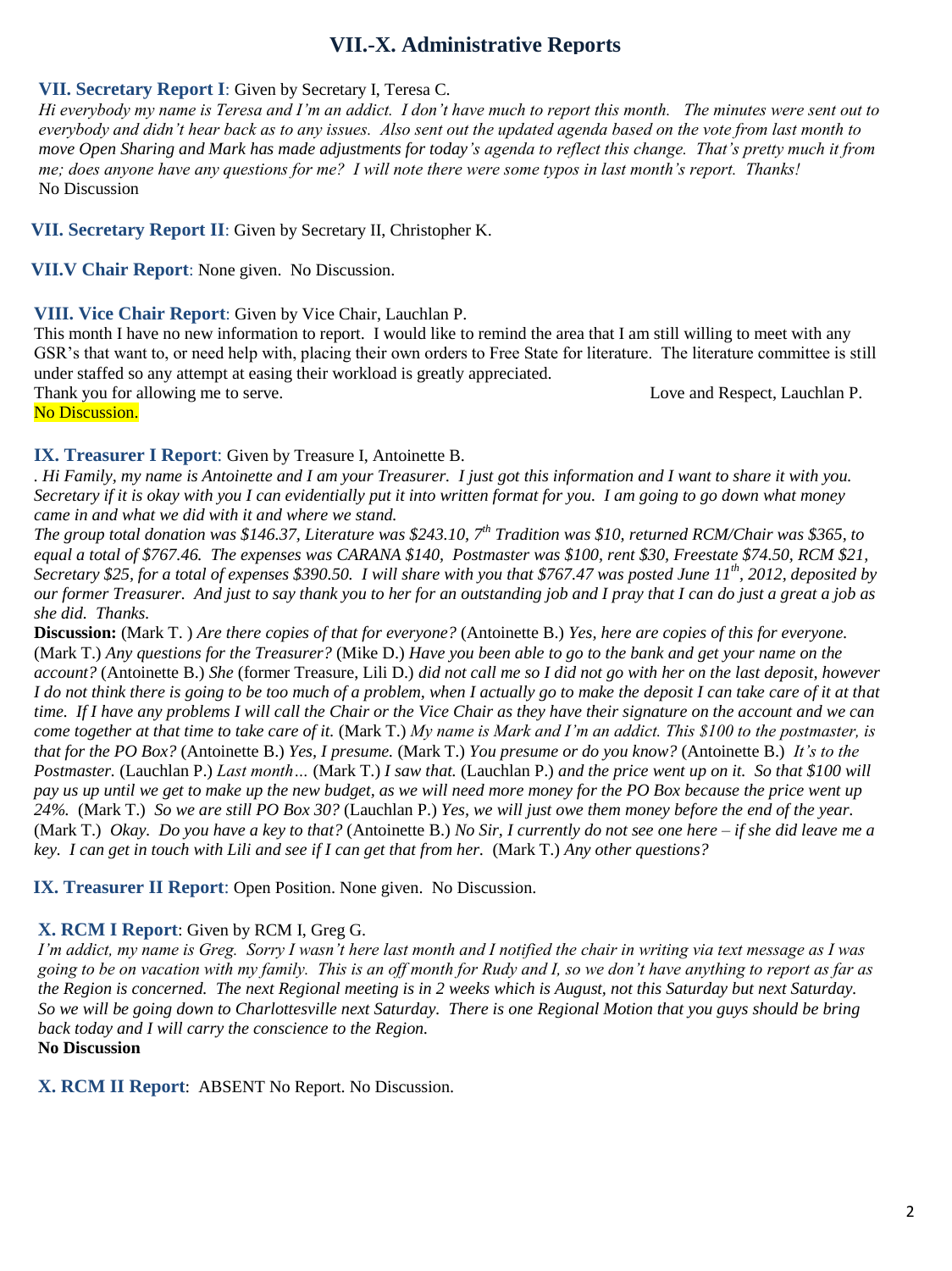## **XI. Subcommittee Reports**

**A. Activities Report**: OPEN POSITION. Pro Temp Chair ABSENT. No Report. No Discussion.

Discussion: (Mark T.) *Julie sent word she was not going to be here. Her term is technically done, correct?* (Body) *Yes.* (Mark T.) *Please announce this position is open.* (Teresa C.) *Julie did agree to serve as Pro-temp Activities Chair last month until the position is filled.*

**B. Hospitals & Institutions (H&I) Report**: Given by Chair, Lavita D.

ASC Report July 2012

#### Greetings:

H&I has been busy in the month of July. We had our regularly scheduled meeting on July 8, 2012 and our attendance is growing. July 14, 2012 H&I attended the Man Up to Recovery Anniversary Speaker Jam –We thank you so much for allowing H&I to be present and promote our subcommittee service opportunities. Our Panel Coordinator Brandon H. has been doing a wonderful job in recruiting folks to go out to Bowling Green on Wednesday evenings and the meeting seems to be going well. July 24, 2012 we had spontaneous invite from the Stafford Men's Diversion Center which is an adult male Diversion incarceration program on Eskimo Hill Rd. I went and met with the inmate coordinator and other upper management. They really want Narcotics Anonymous to come in once a month beginning Sept and then once a week beginning in October. I was told how NA's H&I has been at this facility in the past did a wonderful job and then just stop going. This is a wonderful opportunity for anyone who wants a service commitment of this kind. I have applications for background checks with me. Just ask that you bring the completed application to our business meeting on Aug 12, 2012 at our regular meeting place. Women are encouraged to participate! One year clean time required and transportation. July 28, 2012 we had members of NA conference in to the Writing Steps for Recovery (WSR) Project that was meeting in Lynchburg, VA lots of conversation and we are awaiting the minutes. The next meeting for this project is in Chesapeake VA and again we will conference in as traveling is not an option for many of us on this subcommittee. If you are interested please come to our subcommittee meeting we will need or coordinator for this project in the future. I would like to know if the upcoming VRCC would consider having a workshop (s) for H&I, PR and Outreach. I have also posed this question to our Regional H&I Chair.

Open positions: Secretary, Co-Panel Coordinator, Panel Leaders for future H&I facilities Budget: \$350.00

In Loving Service, Lavita D

Discussion: (Lavita D.) *The convention in January, I would like to know if H&I, PR, Outreach can have a workshop(s).* (Gary) *I can give you that conventions Chair for you to contact as every convention has control of what goes on for their convention. The VRCC just helps them put on their conventions.* (Lavita D.) *I believe you and Greg would be our liaison to carry our request to that convention. Of course it would be a combined effort.* (Gary T.) *I can carry that back.* (Mark T.) *That is probably something that needs to be written in a motion.* (Antoinette B.) *As a point of clarification, Greg is the Regional liaison for VCRR. If would be great if you got in touch with H&I chair for Region because they are definitely looking for support and participation. Lawrence is the H&I Chairperson at Region and he could help put you on a path to do something awesome with H&I.* (Greg G.) *If you need communication with the Regional H&I Subcommittee, that is where I can help out. As far as VRCC goes I don't have anything to do with that. They are a separate corporation and they operate under autonomy under our Traditions. Gary knows all about it and he can help you with understanding it better than I can, but certainly if you need to communicate with Lawrence the H&I Chair I can help you with that. If you need to know when the Regional Subcommittees meet or want something brought up at Region than please get with me.* (Mark T.) *I'm going to back up that motion, if you are just offering your assistance to participate, Gary can certainly bring that to the floor that H&I for RANA is willing to participate Gary can do that.* (Lavita) *That is what I wanted.* (Gary) *I am still a bit lost, so please get with me after the meeting. Please keep in mind we only meet every other month.*

## **C. Literature Chair Report**: Position OPEN – No Report

(Mark T.) *This is an open position. Is there a report? Are you okay Margret? I understand there was an order placed. (*Margret )*I am by myself. We did not place an order because we did not have enough literature needed to place an order that would make the cost of shipping effective. Lili is helping me with it.* (Mark T.) *I thought in the minutes Lili said she placed an order.* (Margret) *She was going to place an order, however she did not see that we had a great need to place an order. Therefore we did not place a literature order this month. It would cost more in the shipping surcharge than the order was itself.* (Mark T.) *Thank you for you service.* (Margret) *You are very welcome, my pleasure.*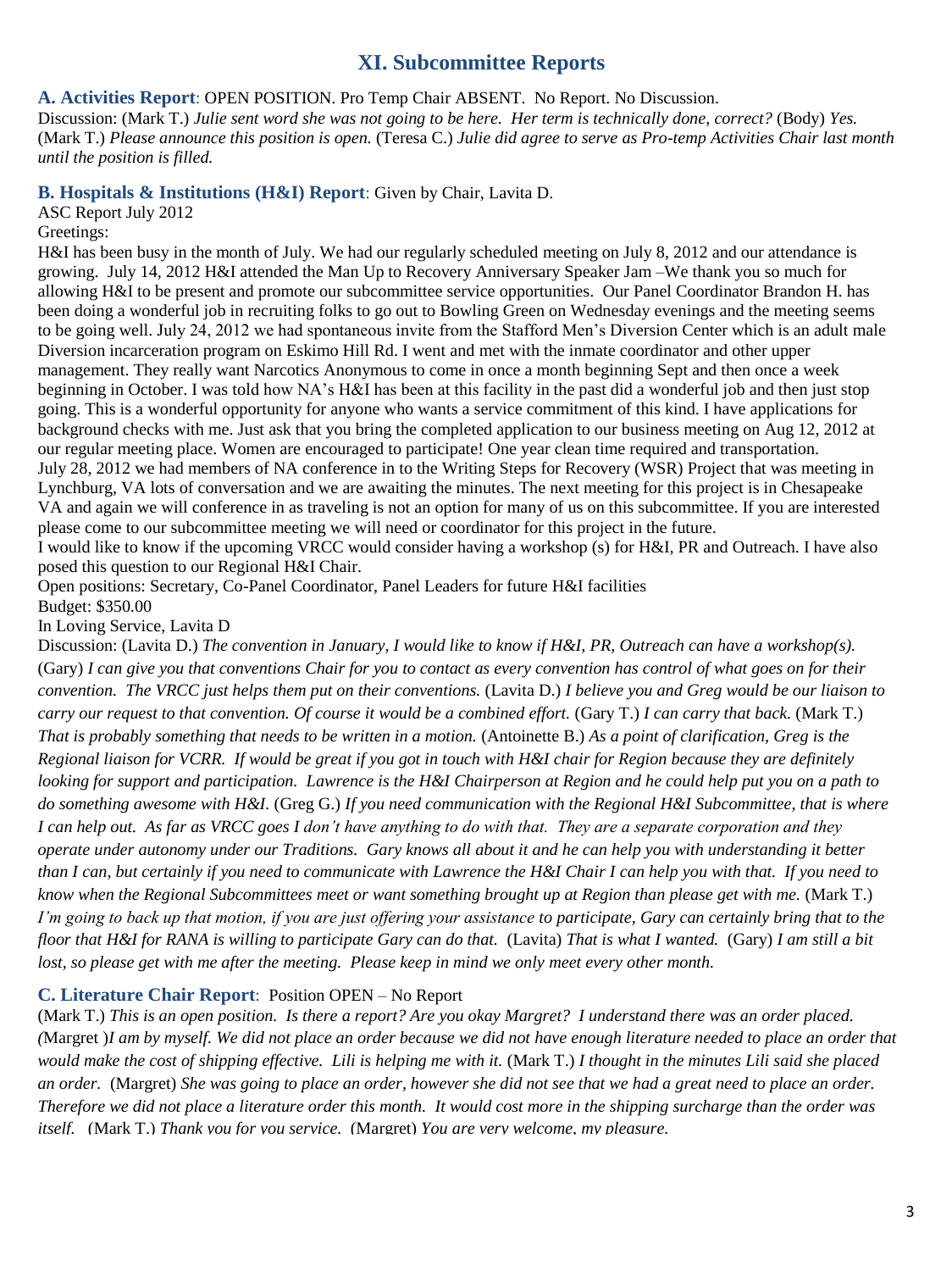### **D. Outreach Report**: Given by Chair, Kemper B.

Dear Fellow Trusted Servants,

 I apologize for my absence last month at the Area Service Committee Meeting. Outreach has made a trip to the Tappahannock Meeting location on Friday nights. I am reporting back that there is no longer a meeting taking place at this location and this time. Efforts are being made to contact previous Group Representatives for this meeting as to whether a new location and time has been obtained. Shana C. was nominated and voted as the new Outreach Subcommittee Vice Chair. The Outreach sign-up sheets are being collected for the upcoming Subcommittee Meeting next Sunday. This particular Sunday, Outreach Subcommittee will be scheduling groups of support for all struggling meetings we have people available for in our area service. Outreach continues to support H&I efforts at McShin every Wednesday with panel meetings. The budget remains the same, unused at \$100.

 New information was brought to Outreach Subcommittee attention recently and will be discussed further at the upcoming subcommittee meeting. The Oxford House is in need of supporting transportation for women to area meetings. Any information area service committee or other area subcommittee's provide in support of this request is much appreciated.

In Loving Service, Stephanie B.

#### No Discussion

#### **E. Public Relations (PR) Report**: Given by Chair, Kemper B.

PR Subcommittee Chairperson Report 8-5-12

Kemper B.

Good afternoon,

I would like to thank you all for allowing me to serve. PR Met on Sunday, July 8 th at the normally scheduled time. We discussed the meeting list format, and voted on a color. The new meeting lists have been delivered and I have them with me. I will be giving them out to groups in bunches of 50 meeting lists, and will do my best to keep track of the amount that each group gets to try to get replacements out to you all when you run out again.

I will be working on updating the meeting list on the website and uploading the new meeting lists for download today, as well as the other monthly changes to the site. Our next meeting will be held at the regularly scheduled time on August 12th. We already have plans to discuss an H&I Page on the site and hopefully other ideas at this meeting. I have no other things to report at this time. In Loving Service, Kemper B. (RANA PR Chairperson)

Discussion: (Kemper B.) *I did hear that the Tappahannock Meeting was no longer meeting and will be sure to get that off the meeting list on the website and for the next printing. We are still in need of support. 800 meeting list were printed for \$97.30 and a motion will be submitted for reimbursement, this is part of a budgeted expense.* 

(Mark T.) *GSRs he has a request for support if you will please write this down and take it back to your meetings the next PR meeting will be help on August 12th at the Thurman-Brisbane Center.*

(Kemper B.) *At 5 – 7pm*

(Mark T.) *I have 8pm on the agenda, I have to correct that. So PR meets before the meeting.*

#### **F. VRCC Director Report**: Given by VRCC Director, Gary T.

I attended the VRCC meeting on 7-22-12. Quorum was met with 6 Directors.

The VRCC is in need of a Treasurer II. Needs 4yrs clean time with working knowledge of 12 Steps, Traditions, and Concepts. One Year VRCC EXP.

The Tax Return has been submitted from my last report.

The 31st Convention is progressing nicely with all committee positions filled.

There were 2 bids for the 32nd AVCNA. The Richmond Area and a combined bid from Almost Heaven and Shevana. The Bid was rewarded to the Joint bid and the 32nd AVCNA will be held in Hagerstown MD. This will be the first time the AVCNA will be held out of the state of VA. And yes they are Part of the CAR.

The Richmond Area was willing to re-submit their bid for the 33rd AVCNA. Thank You for letting me serve, Gary T Discussion: (John C.) *What is that called?* (Gary T.) *The AVCNA – The 32nd Annual Virginia Convention of Narcotics* 

*Anonymous. That is the 2014 convention.* (Mark T.) *What is the date for the Roanoke Convention?* (Gary T.) *Do we still have flyer for that?* (Teresa C.) *Yes, we still have flyers – it is January 11-13th .* (Mark T.) *GSRs please write that down and take flyers back to your groups.*

4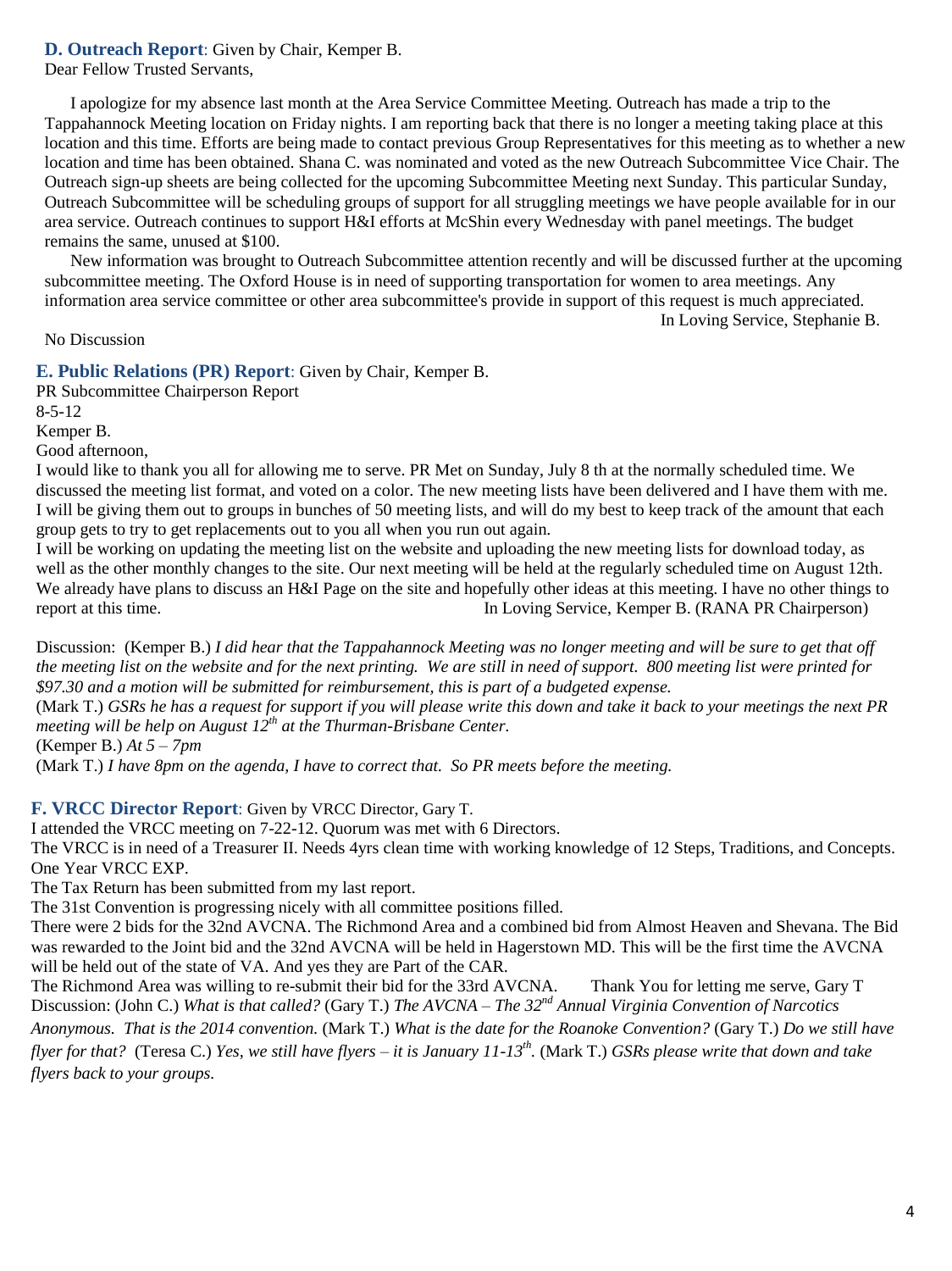(Mark T.) *I have to go back and address the Treasurers Report. Because what this is, is June's Treasures Report given in July. This is not for this month. I did not read the header so I missed it.*

(Lavita D.) *Did that come in our packets today?*

(Teresa C.) *With minutes you got for last month that I emailed out, is the same report that Antoinette reported today.* (Lavita D.) *Given at the July ASC?*

(Teresa C.) *Yes. So report that we should have, and I did not look at the header either, should have read Report of July 2012 Business given at August 2012 ASC.*

(Antoinette B.) *She (Lili) does have a worksheet she handwrote. Can we void what I gave as a report and give me a chance to get this report all the way together?*

(Teresa C.) *Yes, but can you give us an oral report from that sheet and then turn in a written report for the minutes?* (Antoinette B.) *The thing about it is I have no deposit slip on this.*

(Greg G.) *She (Lili) it was on top of the checkbook in the brief case.*

(Antoinette B.) *Hold on, let me look. I just want to make sure my information is accurate and I want to make sure I am doing what I am supposed to do.*

*I am going to have to go to Lili and get all the information; I just don't have it present. Give me a moment to get it together and I will have it all in order for you.* 

(Mark T.) *If it's not ready, then I have to keep moving.*

(Antoinette B.) *It's not ready.*

## **XII. Group Service Representative (GSR) Reports**

| <b>HOME GROUP</b>                                                                                                                         | <b>GSR/ALT</b>                            | <b>DAYS AND TIMES</b><br>OF MEETINGS | # GROUP<br><b>MEMBERS</b> | # AVG. WKLY<br><b>ATTENDANCE/</b><br><b>NEWCOMERS</b> | <b>GROUP</b><br><b>DONATION</b> | LIT.<br><b>ORDER</b> |
|-------------------------------------------------------------------------------------------------------------------------------------------|-------------------------------------------|--------------------------------------|---------------------------|-------------------------------------------------------|---------------------------------|----------------------|
| 1. Set it Off                                                                                                                             | Jonathan C. - GSR                         | Sun. 7 - 8:30pm                      | 4                         | $35/5 - 10$                                           | \$15.00                         | \$5.00               |
| Great!! Need more home group members.                                                                                                     |                                           |                                      |                           |                                                       |                                 |                      |
| Group Anniversaries: None                                                                                                                 |                                           |                                      |                           |                                                       |                                 |                      |
| 2. Who Wants to Live                                                                                                                      | Michelle $G - GSR$<br>Teresa N.- Alt. GSR | Mon. - Fri.12 - 1:00pm               | 15-20                     | 80/3-5 per wk                                         | \$111.80                        | \$167.70             |
| Nothing @ this time.                                                                                                                      |                                           |                                      |                           |                                                       |                                 |                      |
| Group Anniversaries: None this month                                                                                                      |                                           |                                      |                           |                                                       |                                 |                      |
| 3. In It to Win it                                                                                                                        | Kimberly K. - GSR<br>Matt J - Alt. GSR    | Mon. 7:00 - 8:30pm                   | 18                        | 50/20                                                 | \$0.00                          | \$0.00               |
| Meeting has been growing, lots of newcomers. We have lots of great speakers scheduled, some speaker scheduled coming from Maryland        |                                           |                                      |                           |                                                       |                                 |                      |
| and you don't want to miss out!                                                                                                           |                                           |                                      |                           |                                                       |                                 |                      |
| Thanks for letting me share. Peace out! Much love.                                                                                        |                                           |                                      |                           |                                                       |                                 |                      |
| Group Anniversaries: Sarah K 3 years, Aug. 13 <sup>th</sup>                                                                               |                                           |                                      |                           |                                                       |                                 |                      |
| 4. Hope Fiends                                                                                                                            | Tony S. - GSR                             | Tue. 7 - 8:15pm                      | 3                         | $18 - 20/3 - 4$                                       | \$15.00                         | \$27.00              |
| Only group who has a book studies from It Works How and Why!                                                                              |                                           |                                      |                           |                                                       |                                 |                      |
| Group Anniversaries: None reported.                                                                                                       |                                           |                                      |                           |                                                       |                                 |                      |
| 5. Standing by Recovery                                                                                                                   | Steve S.- GSR<br>Heather M.-Alt. GSR      | Tue. $7:30 - 8:30$ pm                | $\overline{5}$            | 7/0                                                   | \$25.00                         | \$19.00              |
| Meeting has been really slow and we have not seen many new people at all. It usually is just the core 6-7 attending.                      |                                           |                                      |                           |                                                       |                                 |                      |
| Group Anniversaries: Lavita, 23 years on 8/7/12, anniversary is today 8/5!                                                                |                                           |                                      |                           |                                                       |                                 |                      |
| 6. Clean Works                                                                                                                            | Dot - GSR                                 | Wed. 7 - 8:00pm                      | 8                         | 45/5                                                  | \$0.00                          | \$10.00              |
| Letter from inmate requesting meeting liss $-$ H&I? How long has the group been running? Mark T. $-$ almost 9 years ago. That is probably |                                           |                                      |                           |                                                       |                                 |                      |
| why they get mail time to time.                                                                                                           |                                           |                                      |                           |                                                       |                                 |                      |
| Lavita took the letter and will address at next H&I meeting.                                                                              |                                           |                                      |                           |                                                       |                                 |                      |
| Group Anniversaries: None.                                                                                                                |                                           |                                      |                           |                                                       |                                 |                      |
| 7. The Lie Is Dead                                                                                                                        | Robert - GSR                              | Wed. 7 - 8:15pm                      | $\mathbf{r}$              | $\sim$                                                | \$0.00                          | \$0.00               |
| ** Absent at Area 3 or more consecutive months**                                                                                          |                                           |                                      |                           |                                                       |                                 |                      |
| 8. Start Living Group                                                                                                                     | John C. - GSR                             | Thu. 7 - 8:00pm                      | 8                         | 8/1                                                   | \$10.00                         | \$18.00              |
|                                                                                                                                           | Robert - Alt. GSR                         |                                      |                           |                                                       |                                 |                      |
| Group Anniversaries: Angela K., 2 years on Aug. 30 <sup>th</sup> .                                                                        |                                           |                                      |                           |                                                       |                                 |                      |
| 9. Freedom from Bondage                                                                                                                   | Kevin S.- Rep                             | Thur. 8 - 9:00pm                     | 6                         | $12 - 20/2$                                           | \$5.00                          | \$60.00              |
| Group is getting support, has new home group members and is looking a new location.                                                       |                                           |                                      |                           |                                                       |                                 |                      |
| Group Anniversaries: Steve S., 18 month, August 9 <sup>th</sup>                                                                           |                                           |                                      |                           |                                                       |                                 |                      |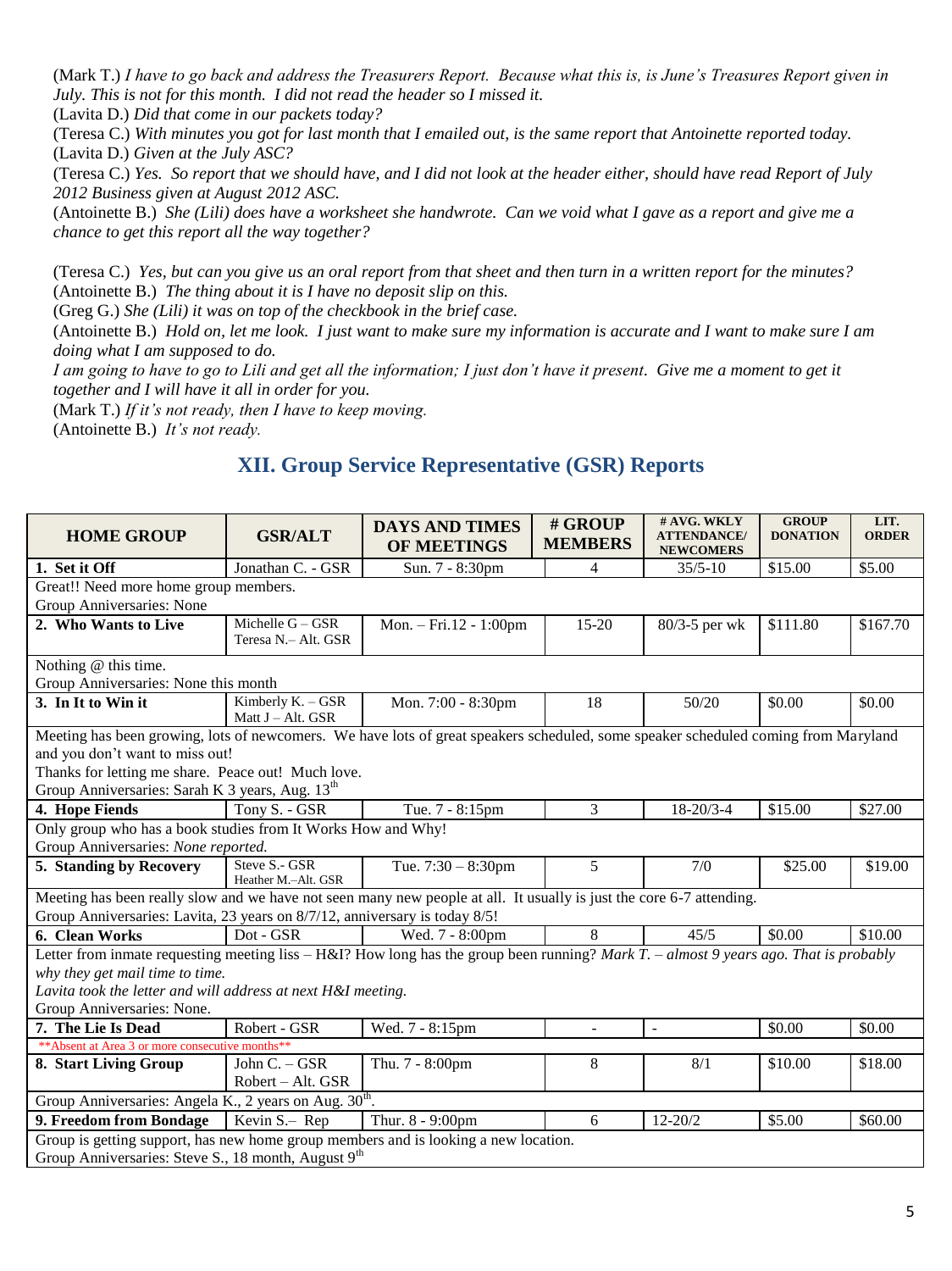## **XII. Group Service Representative (GSR) Reports** *(continued)*

| <b>HOME GROUP</b>                                                                                                                                                                                                           | <b>GSR/ALT</b>                        | <b>DAYS AND TIMES</b><br><b>OF MEETINGS</b> | # GROUP<br><b>MEMBERS</b> | # AVG. WKLY<br><b>ATTENDANCE/</b><br><b>NEWCOMERS</b> | <b>GROUP</b><br><b>DONATION</b> | LIT.<br><b>ORDER</b>        |  |
|-----------------------------------------------------------------------------------------------------------------------------------------------------------------------------------------------------------------------------|---------------------------------------|---------------------------------------------|---------------------------|-------------------------------------------------------|---------------------------------|-----------------------------|--|
| 10. Man Up to the<br>Flatbook                                                                                                                                                                                               | Cleo J. - GSR                         | Thur. 7 - 8:30pm                            |                           | 15-20/UNK                                             | \$0.00                          | \$0.00                      |  |
| All is well, (thank-you).<br>Group Anniversaries: William C. will be celebrating 5 years on 8/6.                                                                                                                            |                                       |                                             |                           |                                                       |                                 |                             |  |
| 11. A New Beginning<br>Group                                                                                                                                                                                                | Tee Tee. - GSR                        | Fri. $7 - 8:15$ pm                          |                           | $30 - 35/6$                                           | \$50.00                         | $\ensuremath{\textit{UNK}}$ |  |
| Meeting is doing well. We are doing better with having home group members. Not all positions are filled at the moment be most positions<br>are.<br>Group Anniversaries: Kenny & Dianna 3 years on August 10 <sup>th</sup> . |                                       |                                             |                           |                                                       |                                 |                             |  |
| 12. Primary Purpose                                                                                                                                                                                                         | Tommy G - GSR                         | Sat. & Sun. 12 - 1:30pm                     | $\overline{a}$            | $\overline{a}$                                        | <b>UNK</b>                      | <b>UNK</b>                  |  |
| Arrived late - No report.<br>Group Anniversaries: None reported.                                                                                                                                                            |                                       |                                             |                           |                                                       |                                 |                             |  |
| 13. Experience, Strength<br>& Hope                                                                                                                                                                                          |                                       | Sat. 7 - 8:30pm                             | <b>UNK</b>                | <b>UNK</b>                                            | <b>UNK</b>                      | UNK                         |  |
| ABSENT - No report.<br>Group Anniversaries: None reported                                                                                                                                                                   |                                       |                                             |                           |                                                       |                                 |                             |  |
| 14. Clean and Serene                                                                                                                                                                                                        | Kate W. - GSR<br>Brandon K.- Alt. GSR | Fri. 10-11pm                                | 5                         | $12/1 - 2$                                            | \$0.00                          | \$7.00                      |  |
| The group is doing well, we had steady attendance. Most of our home group positions have been filled.<br>Group Anniversaries: None reported                                                                                 |                                       |                                             |                           |                                                       |                                 |                             |  |
| 15. Final Surrender                                                                                                                                                                                                         | Michael D. - GSR                      | Mon., Tue., Fri. & Sat.<br>7-8:30pm         | <b>UNK</b>                | 10-20 per wk/<br>4-6 per mo                           | \$0.00                          | \$3.00                      |  |
| Meeting is going well, it is growing.<br>Group Anniversaries: Rob, 2 years last week.                                                                                                                                       |                                       |                                             |                           |                                                       |                                 |                             |  |
| 16. Noon Beginnings                                                                                                                                                                                                         | <b>NONE</b>                           | Sat.-Sun. 12 -1pm                           | <b>UNK</b>                | <b>UNK/UNK</b>                                        | <b>UNK</b>                      | <b>UNK</b>                  |  |
| <b>ABSENT</b><br>Group Anniversaries: None reported.                                                                                                                                                                        |                                       |                                             |                           |                                                       |                                 |                             |  |
| 17. Colonial Beach<br><b>Survivors Group</b>                                                                                                                                                                                | Bill C. - GSR                         | Fridays 7-8pm                               | <b>UNK</b>                | <b>UNK</b>                                            | <b>UNK</b>                      | <b>UNK</b>                  |  |
| No report submitted.<br>Group Anniversaries: None reported.                                                                                                                                                                 |                                       |                                             |                           |                                                       |                                 |                             |  |
|                                                                                                                                                                                                                             |                                       |                                             |                           |                                                       |                                 |                             |  |
| <i><b>*Beautiful Butterflies</b></i>                                                                                                                                                                                        | Terry Q.- GSR                         | Sundays. 10-11am                            | 4                         | $6 - 8/3$                                             | \$10.00                         | <b>UNK</b>                  |  |

| - Deauului Dutterines                                                                                                       | <b>ICITY Q.- ODIN</b><br>$Dawn - Alt. GSR$ | Sundays. TV-Train | $Q-Q/J$ | JJU.UU | UINN |
|-----------------------------------------------------------------------------------------------------------------------------|--------------------------------------------|-------------------|---------|--------|------|
| Meeting is going well. Growing each week, new comers each week, good network.<br>Group Anniversaries: <i>None reported.</i> |                                            |                   |         |        |      |
|                                                                                                                             |                                            |                   |         |        |      |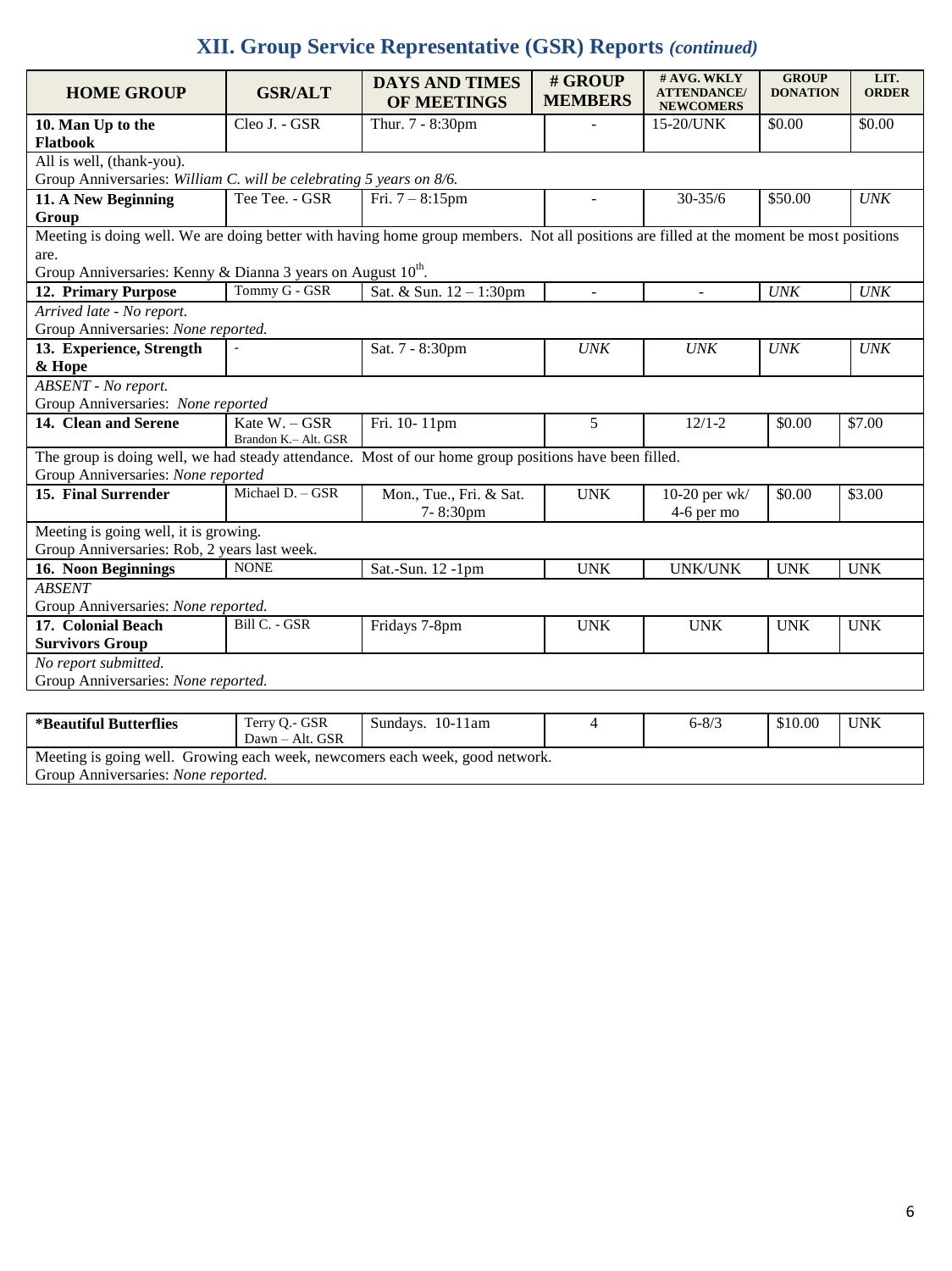## **XIII. 2 nd Quorum**

**Legend: P = Present A = Absent**

| <b>HOME GROUP NAME</b>             | P/A   | <b>NAME</b> | <b>POSTION</b> |
|------------------------------------|-------|-------------|----------------|
| 1. Set It Off                      | P     | Jonathan C. | GSR            |
| 2. Who Wants to Live               | P     | Michelle G. | GSR            |
| 3. In It to Win It                 | P     | Kim         | GSR            |
| 4. Hope Fiends                     | P     | Tony S.     | GSR            |
| 5. Standing By Recovery            | P     | Steve S.    | <b>GSR</b>     |
| 6. Clean Works                     | P     | Dot         | <b>GSR</b>     |
| 7. The Lie Is Dead                 | A     |             |                |
| 8. Start Living Group              | P     | John C.     | GSR            |
| 9. Freedom from Bondage            | P     | Kevin S.    | Rep            |
| 10. Man Up to the                  | P     | Cleo J.     | <b>GSR</b>     |
| Flatbook                           |       |             |                |
| 11. A New Beginning                | P     | Tee Tee     | <b>GSR</b>     |
| Group                              | $A^*$ |             | GSR            |
| 12. Primary Purpose                |       | Tommy G.    |                |
| 13. Experience, Strength<br>& Hope | A     |             |                |
| 14. Clean and Serene               | P     | Kate W.     | Alt. GSR       |
| 15. Final Surrender                | P     | Mike D.     | GSR            |
| 16. Noon Beginnings                | A     |             |                |
| 17. Colonial Beach                 | P     | Bill C.     | <b>GSR</b>     |
| <b>Survivors Group</b>             |       |             |                |
|                                    |       |             |                |

Beautiful Butterflies  $\vert P \vert$  Terry Q. GSR

| 2 <sup>st</sup> QUORUM CALL -Must 4 per Bylaws |    |  |  |  |
|------------------------------------------------|----|--|--|--|
| <b>Group Represented</b>                       | 14 |  |  |  |
| <b>Procedural Votes</b>                        | 13 |  |  |  |

## **XIV. Old Business**

## **Regional Motion:**

#### **Motion 156-4**

*Mover: Bill M Policy Chair 2nd: Jimmy W Peninsula* To change CARNA G&RO Section V: Reports #1:

From: Only reports e-filed, typed, handwrote or emailed no later than one day following RSC will be included in the minutes.

To: Only reports read on the floor and e-filed, typed,

handwritten or emailed no later than one day following the RSC will be included in the minutes.

Intent: To ensure that the RSC has the opportunity to hear, discuss and questing the report.

*VOTE: For=6, Against= 1, Abstain= 0 Motion –PASSED* No Discussion

#### **Area Motion:**

**Motion 07/01-04:** Maker: Etta F., 2<sup>nd</sup> by Dot

That verbiage be changed from "unfinished business" to "old business" on agenda and by laws.

**Intent:** Accountability – unfinished suggests that our business is not closed out. For clarity reasons "old business" more clearly defines the order of business.

*VOTE: For=5, Against= 1, Abstain= 1 Motion –PASSED* No Discussion

## **XV. Open Sharing**

(Mark T.) *As per the Areas conscience we have reached Open Sharing of this agenda. I put it before election of new officers as it was not clear, it just said before new business.*

(Kevin S.) *I went to the post office to check on the PO Box and pricing and options. They have two sizes, one is \$47 and the other is \$72 as opposed to \$124 that we are paying now. They will forward our mail for up to one year. If we get a bigger package that can fix in our box they will hold it and stick a note in our box. So that is an option. Personally my suggestion would be to keep the box we have so we can keep PO Box 30 since we have had it for so long. It is another \$24, it is \$124 every six months. I say we keep it. Thanks for letting me share.*

(Mark T.) *So you're saying the difference between the current Po Box size and the little one is \$24?*

*(Kevin S.) No. There are two that are below the size that we currently have, size 1, 2 and we have size 3. Size 1 = \$47, size 2 = \$72, if we received a larger package than would fit in those sizes, they would put a note in our box and we can go pick it up when they are open.*

(Mark T.) *Okay. Thank you for that.*

(Greg G.) *We have had that PO Box for about 10 years and in the Fellowship of Narcotics Anonymous all the way up to the World Service they have that address for us. The home groups, that is your address, if you every need anything sent to you, if you sign up for the NAWS magazine, they can send it to that PO Box. Other Regions and Areas have that address so when they have a convention they pull up their previous mailing address and they will mail us flyers and things that are happening. Information does not travel that fast in Narcotics Anonymous so change our address is a risk that we may not get information that we should. I am sure in a couple of years it will all work itself out, but it is really just a couple of dollars to keep PO Box 30.* 

(Mark T.) *Any other discussion on the PO Box? Any other discussion in Open Sharing?*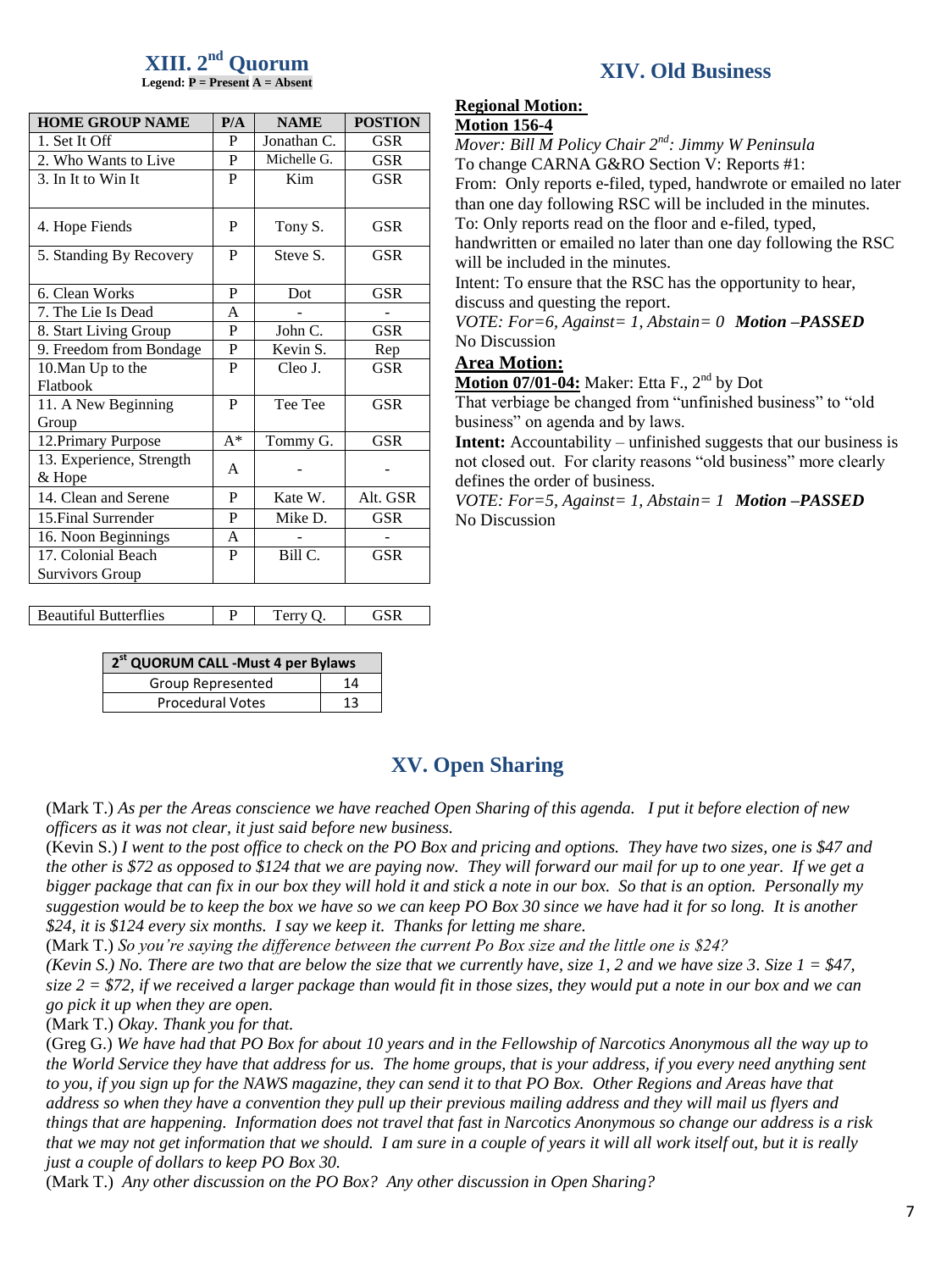## **XV. Open Sharing** *(continued)*

(Greg G.) *So I brought this up the month before last regarding what constitutes an Area conscience. We as an Area have, our quorum today was 12, and now it is 14 and how many home groups do we have in this Area, does anyone know off the top of their head? 16? 19? 20? We know groups are struggling to fill positions and send representatives, but on average we have 13, 14, 15 GSRs that come to this meeting. When we get a result that is 5 to2 or 4 to 1, does that really constitute an Area conscience? Out of 20 groups? Should there be a requirement of a number of votes to have a true Area conscience? If we have 20 groups or are average 14 GSRs and only 5 are voting because, quite honestly GSRs aren't doing their job and taking the information back to their groups to vote on it does that really constitute an Area conscience or do we need to abstain? The discussion has always been don't fault the few for the inadequacies of the many and if a group takes the time to have an opinion then their opinion should be heard, but when I am carrying your vote to the Region, but when our collective opinion turns into 1 out of 16, is our 5 groups out of 20 really worth the one? The one vote carries a lot of weight at the Regional meeting. I just think there should be some sort of minimum, like 10 yes and no votes. Then if it's 9 to 1, so be it. If it is 5 to 4, then so be it but have a minimum of 10 voting groups before we can say we have a true Rappahannock conscience. That is my opinion, thank you. Love to hear some discussion on that.*

(Teresa C.) *I don't recall exactly, but the area I came from in Florida there were 58 groups and the way that their quorum worked was it changed monthly per a formula based on attendance, this many groups showed up a certain percentage had to vote to do business. It was not a solid number every month. With 58 groups, to be quite honest some groups wanted nothing to do with voting at Area, they would come every so often to drop off a donation or pick up literature and that was a per their group consciences on involvement. I can find out what it is, but I know it wasn't a solid number, like we have 4. We have to have 4 votes for something to pass, like today during 2nd quorum we have 13 procedural votes and of those 13 and 7 exercised their vote for the Regional vote. 5 for, 1 against and 1 abstained. That means 5 groups didn't vote for some reason, either they didn't read it, bring it to their group. Beautiful Butterflies doesn't count because they have not yet been recognized as a group so their vote is not procedural.* 

(Mark T.) *It would be a no vote, not an abstention if I am correct, because an abstention is a vote. We as an Area can abstain, but it is still a vote.*

(Teresa C.) *The abstention vote would go to whichever resulted as the majority – for or against.*

(Greg G.) *I guess what I am saying is what constitutes an abstention? Right now we won't abstain because if we sent a motion back to groups for the Region and 3 groups come back and vote 2 to 1, then that is a yes and it passes according to the current way we do business. So 3 groups out of 20 voted on something that could be monumental to Narcotics Anonymous and we agree and we are going to pass it with a 2 to 1 vote. It can certainly stay that way, but I would like to hear what the GSRs have to say as to whether or not that constitutes a conscience of the Rappahannock area. Doesn't have to be decided on today, maybe the prudent course of action is to take it back to your home group and discuss it. The percentage thing always works; I've seen that in a lot of different areas. If 14 show up then 60% have to vote to do business, so that would be a minimum of 8 votes. The vote would be an abstention. And an abstention is a vote but we don' have a way to determine what is an abstention, unless it was a tie vote we would not vote.*

(Mark T.) *An abstention means we as an Area agree with the majority on the Regional floor. Which is not a non-vote, it is actually a vote.*

(Lavita D.) *This brings back needing a GSR orientation. I would like to hear from the GSRS are you having difficulties holding your business meetings, what is it you need to be able to bring back these votes?*

(Mike D.) *I would like to apologize as I am one of the guilty parties for not bringing this information to my group, but I do feel like just because I did something it should not penalize the rest of the Area.* 

(Gary T.) *I thought policy was*  $2/3^{rd}$  *and if you have 13 and*  $2/3^{rd}$  *of them don't vote how is that majority? (Mark T.) It is a simple majority an 4 for quorum.* (Gary T.) *So if you have 4 show up then you can do business, but you have 13 and that is*  not 2/3<sup>rd</sup>. (Mark T.) 13 didn't people didn't vote and that is the contention. (Gary T.) But that is not 2/3<sup>rd</sup>. (Teresa C.) Not according to RANA Bylaws. Quorum is met at 4. (Mark T.) What Greg is bring up here is that this is not a true Area conscience and what can we do to make that happen? Do we need to change the policy to reflect the majority of the Area? (Greg G.) *I don't know if the question is necessarily what we can do to make it happen because this is truly a voluntary fellowship and we can't make people do anything they don't want to. If you choose not to take the vote to your group and your group is cool with that, then there is nothing we can do and we don't force our will on the groups. No one on this committee dictates anything; I guess contention in it as your Regional Representative is am I really representing everyone? If only a couple people are voting then is that truly a representation of the Area? Our policy doesn't state anything about 2/3rd, simple majority, it is very, very, very unclear and gray. At this point the way we do business is, even if every single group has a GSR and 20 GSRs show up and only 4 have a vote and it is 3 to 1, the motion passes. That is only 4 out of 20 and 16 didn't vote is that really a true representation? Should we have to have a minimum amount of votes to pass a Regional motion? That is what I am asking. How do you fix it? That is the long time question in Narcotics Anonymous, how do you motivate people to do service?*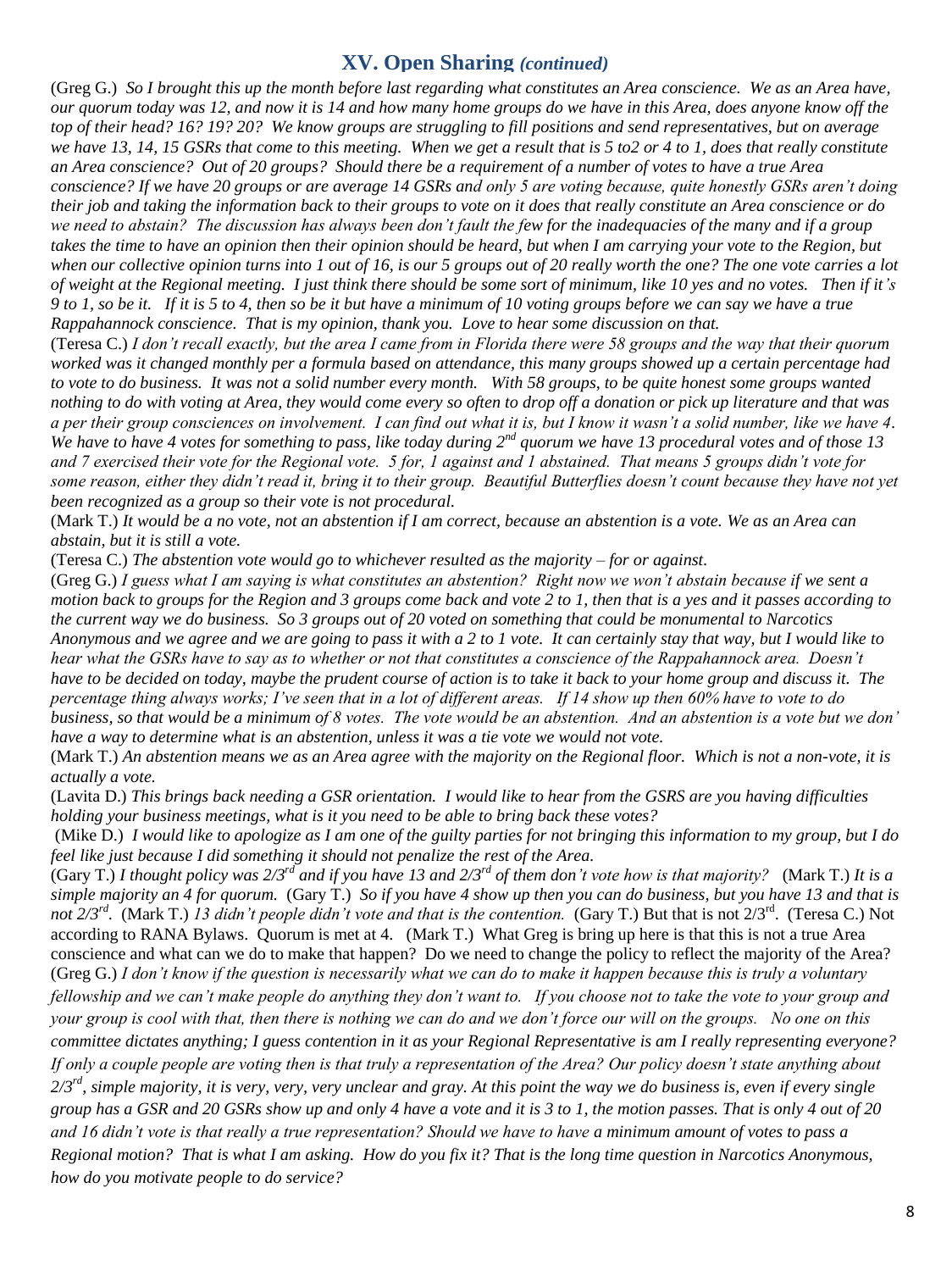## **XV. Open Sharing** *(continued)*

(Dot*) I am still new to Area so if I say something that is incorrect please let me know. Greg touched on what I think, but if someone takes on the responsibility of GSR then they should bring the information back to the group to get the vote. I understand that you can't make anyone do anything as this is voluntary. If a GSR doesn't get a vote from their group and they come to Area can they vote without the group conscience?* 

(Greg g G.) *If your group says you can. Each group is autonomous and if your group says you can vote however you want to vote and they are okay with it. This committee does not tell GSRs how they vote or don't vote.* 

(Teresa C.) *Your group has to specifically say to you, for instance at my home group Steve is my GSR. If we all get together and say we really don't want to have a home group meeting and Steve says there is a motion about…* 

*And we say – Steve, go ahead and vote what you think is best, we trust you. Take the group conscience we trust you. So when he shows up and votes, we as a group told him he was allowed to that. However, he is not allowed to just come here, not tell us anything or bring us the motion and then decide to vote however he wants to. Does that help?* (Dot) *Yes.* 

(Gary) *4 is quorum, so that means we have to have 4 to do business. However if 4 vote that is still not a majority. The majority would be ½ or more of 13. So there is some skewed thinking in their about what actually majority is. Just seems wrong to me.* 

(Kim) *The people that are taking the time to vote should have a say.*

(Greg) *I can address the quorum, that quorum was initiated back in 2004 when we had around 10 groups as we have grown over the last 9 years. Every year it is brought up, do we raise quorum and the answer is always we are afraid to raise quorum because we might not be able to conduct business. If we raise quorum to 12 and 11 shows up then we can't do business. The second thing I want to address is what Kim said, at Region there are Bylaws that specifically address this. And what it says is, when a result is brought back to the floor there is a motion and they motion goes to groups and it comes back in 2 months and out of the 17 people there has to be 2/3rd of the groups actually having a yes or no vote. If there is not 2/3rd of the groups with a yes or no vote then it goes back to the groups again. Then when it comes back a second time, it doesn't matter – there could be 4 votes. So there is a second opportunity for the committee to say "Hey groups what you want to do? You didn't participate the first time, do you want to participate the second time?" If they decided not to participate the second times, then they don't and the business is moved forward. That is a compromise on both ways.* 

(Jonathan C.) *Don't we have an average number of GSRs that are here every Area? Can we take that number and change the quorum?*

(Mark T.) *Is that the formula thing Teresa was discussing? I'm interested in that.*

(Teresa C.) *I will find out more details on that.* 

(Lauchalan P.) *If Beautiful Butterflies is included that is 19, not 20. But if we made it a 3rd that is 6, maybe if we added a few more than that for quorum that would be reasonable. I like the formula idea, but 4, that is not representative.*  (Teresa C.) *You have to remove the Lie is Dead.*

(Lauchlan P.) *So that is 18, and 6 is 33% of the Area and if we can't get 6 then that's a problem.* 

(Gary T.) *I believe it was 6 months ago it was shot down. That does not mean that GSRs can't bring this up every time. If you want to make a motion you can do so when you think it is important. If you think it needs to be 2/3rd of the amount of GSRs that are here then you write up a motion for that and it wil go back to groups because it is required to change policy. You are always asking what should we do, this is part of what you do.* 

(Greg G.) *I just want to close with I think we have something to talk about. You guys have something to talk about with your home groups, I would strongly encourage this discussion. There are a lot more members out there with experience that aren't here today that may have some good ideas, opinions and experience from another Area. This is what we do in Narcotics Anonymous, someone has been through this before. Unless we get open communication going then we can't come up with a good solid God-conscience solution.* 

(John C.) *I would like to offer something of a solution. Is there a way to note who didn't vote to find out why? I wouldn't want to be on that list.*

(Mark T.) *I like your whole list of shame thinking but the truth of the matter is you can choose as a group to not participate in anything and still show up here. So we have to be careful about crossing that line.* 

(Terry Q.) *I don't have a lot of experience here, but what I am hearing is two separate issues. On one hand you have quorum, quorum is completely different than taking a vote on a particular issue. Quorum from the way I understand it is, the amount of people required to conduct a business meeting. We are mixing apples and oranges then. The amount need when voting is a separate issue that is the average number of people that are voting. You can't force people to vote. Is it a problem we need to discuss to figure out how to get people to bring back a vote? But when you mix the quorum and the average amount they are separate issues.* 

(Mark T.) *Any other discussion on this or any other issues for Open Sharing?*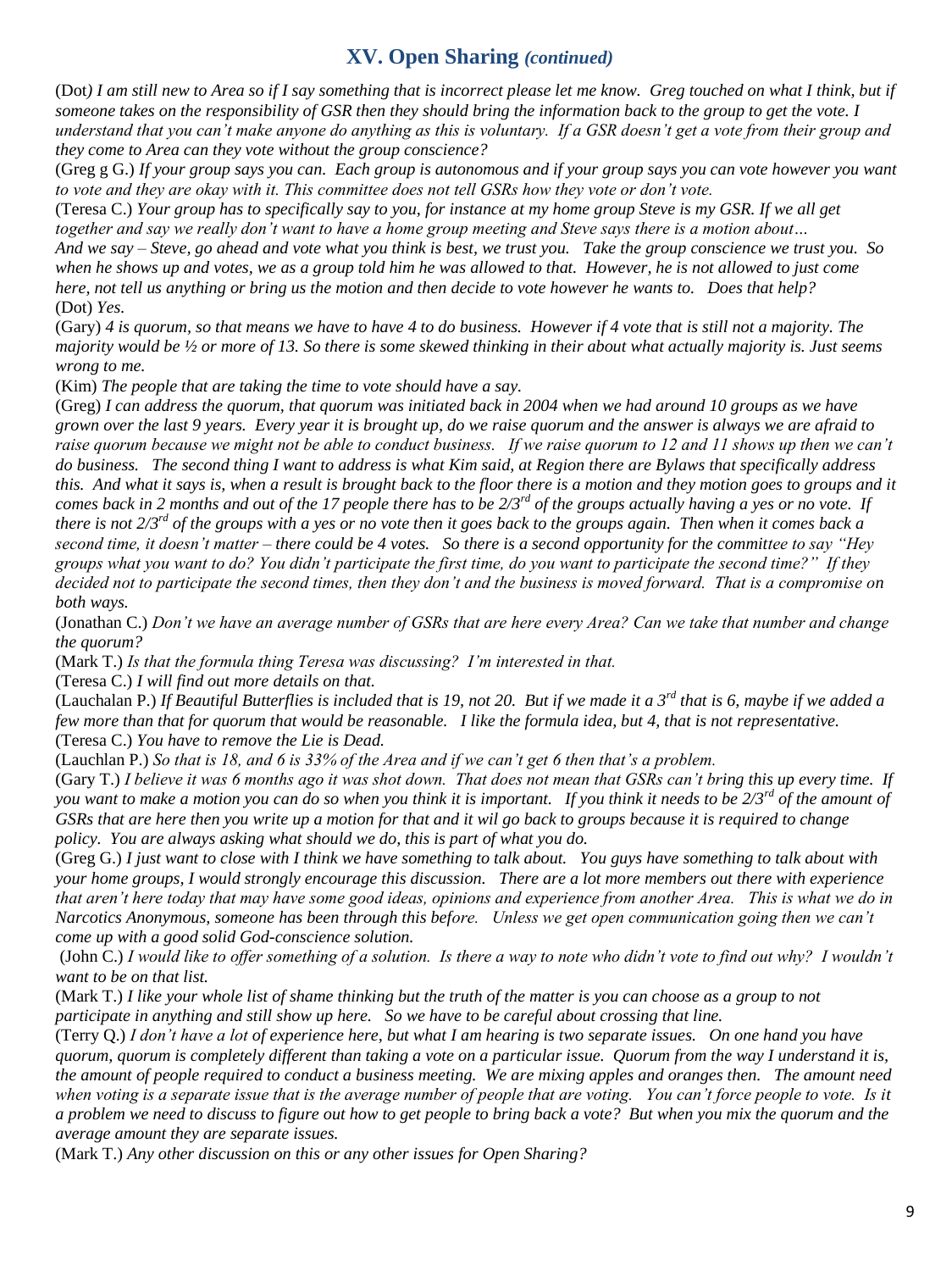## **XVI. Elections for Open Positions**

\*Treasure II \*Literature Chair \*Literature Vice Chair \*Activities Chair

*\*See your copy of the Bylaws for qualifications*

No new nominations.

## **XVII. New Business**

(Stephanie. B.) *I looked through the Out Reach handbook and it is mostly is about getting support to groups from other groups. For the request from the Oxford House they in need of transportation for the women to get to our meetings I looked through our Bylaws for reference on how to address this issue. I assume this falls under Out Reach, per the Bylaws I want to make sure this request qualifies before I organize a group effort for support*.( Mark T.) *Within the confines of your budget, definitely.* (Lavita D.) *What do you mean?* (Mark T.) *If the Out Reach committee votes to donate \$50 to give addicts rides they can do that if it falls within their budget.* (Greg G.) *The Oxford House is asking for rides?* (Stephanie B.) *Not the Oxford House, addicts at the Oxford House was directed to me to ask for rides to meetings. I wanted to make sure this is something Out Reach is to handle before I bring this to the subcommittee meeting.* (Greg G.) *There is liability there that may be an issue*. (Teresa C.) *Can't GSRs be made aware of this need an make announcements at their groups that struggling addicts need rides so members can reach out and be of service?* (Stephanie B.) *That is another question I had, is this considered an outside issue? Is transportation something we can announce a need of?* (Mark T.) *If members on Narcotics Anonymous are in need that would not be an outside issue.* (Stephanie B.) *I am looking to for guidance on what is this best way to address this issue and support them. Should it be announced at meetings or at the subcommittee and coordinated through us?* (Lavita D.) *Was H&I ever suggested to them?* (Stephanie B.) *I don't know. Apparently they are required to attend four meetings a week but they have no support in getting to these meetings.* (Lavita D.) *Would they be opposed to having meetings come to them?* (Stephanie B*.) I haven't spoken to anyone from the actually facility.* (Cleo J.) *I never heard of Narcotics Anonymous providing rides or social services*. (Greg G.) *I strongly encourage any subcommittee to not get involved in something where there is liability. If someone from the Oxford House needs a ride and you tell them someone from the Rappahannock Out Reach committee is going to pick them up, then someone from the subcommittee gets into an accident and they are killed. Then their family sues Narcotics Anonymous. We don't have liability insurance to protect ourselves which is why NA is very careful to lend its name and provide outside support such as this. Perhaps the best way to tell the girls to get some phone numbers of women for rides or direct them to members that don't have a car so they ask them how they get to meetings.* (Stephanie B.) *Thank you for bring up the liability issue as I wasn't sure and uncomfortable bring this to the subcommittee as I was not sure where this would fall. I did give them meeting lists and told them I would let them know once I brought this to the Area for direction.*

(Mark T.) *We are in the New Business of the agenda but I am going to call again for New Officer Elections – anyone?* (Lauchlan P.) *Treasure II, Literature Chair, Actives Chair are the open positions.*

## (Mark T.) *We only have one motion to be announced.*

## **Area New Business Motions:**

**Motion 08/05-04:** Maker: Kemper B. \*Budgeted item no 2nd or vote

To reimburse the PR Chairperson \$97.20 for 800 meeting list printed as per receipts to be given. **Intent:** To pay for meeting list printing using budgeted area funds from PR budget. No Discussion.